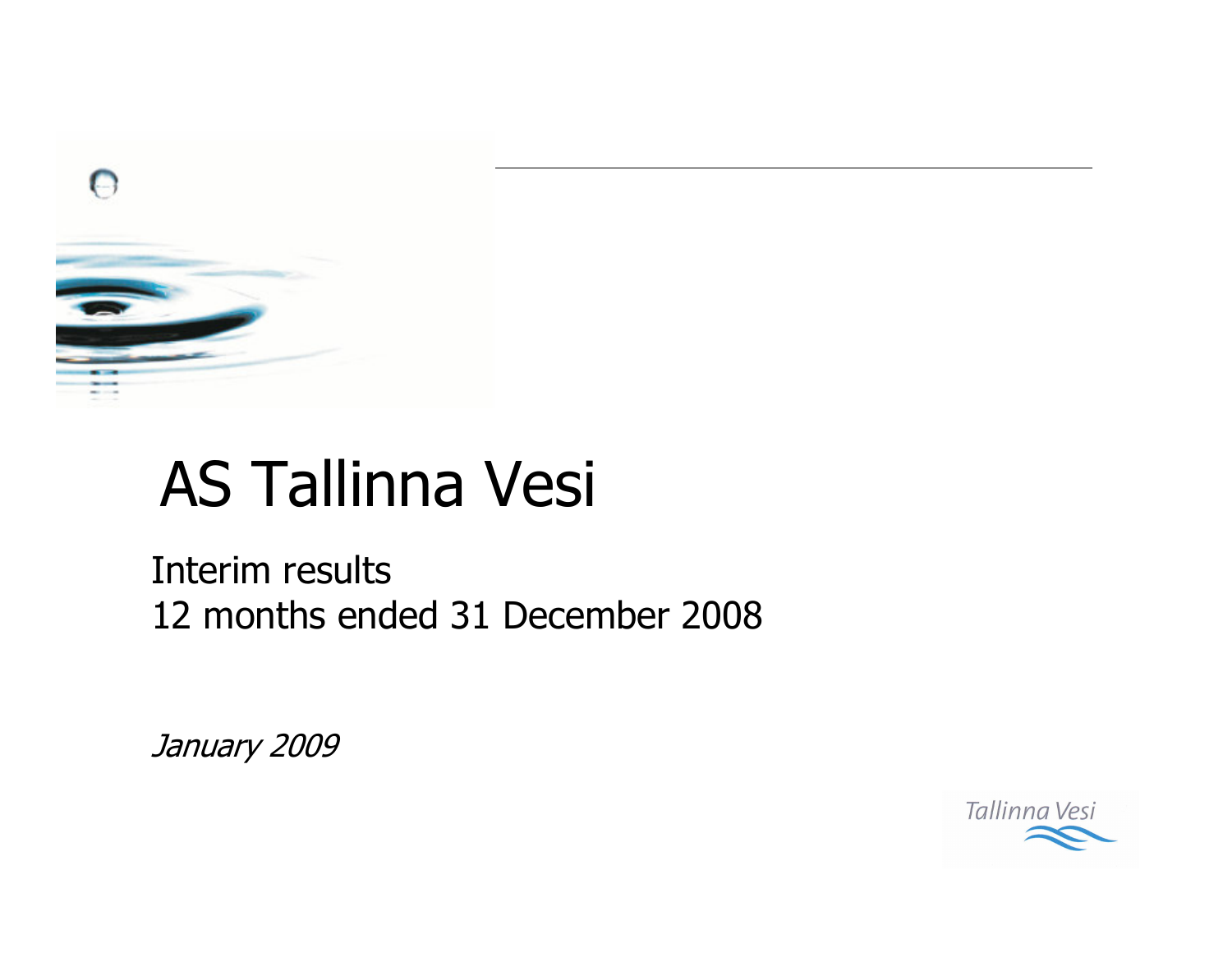## **Speakers**



Ian Plenderleith CEO, Chairman of the Management Board



Siiri Lahe CFO, Member of the Management Board

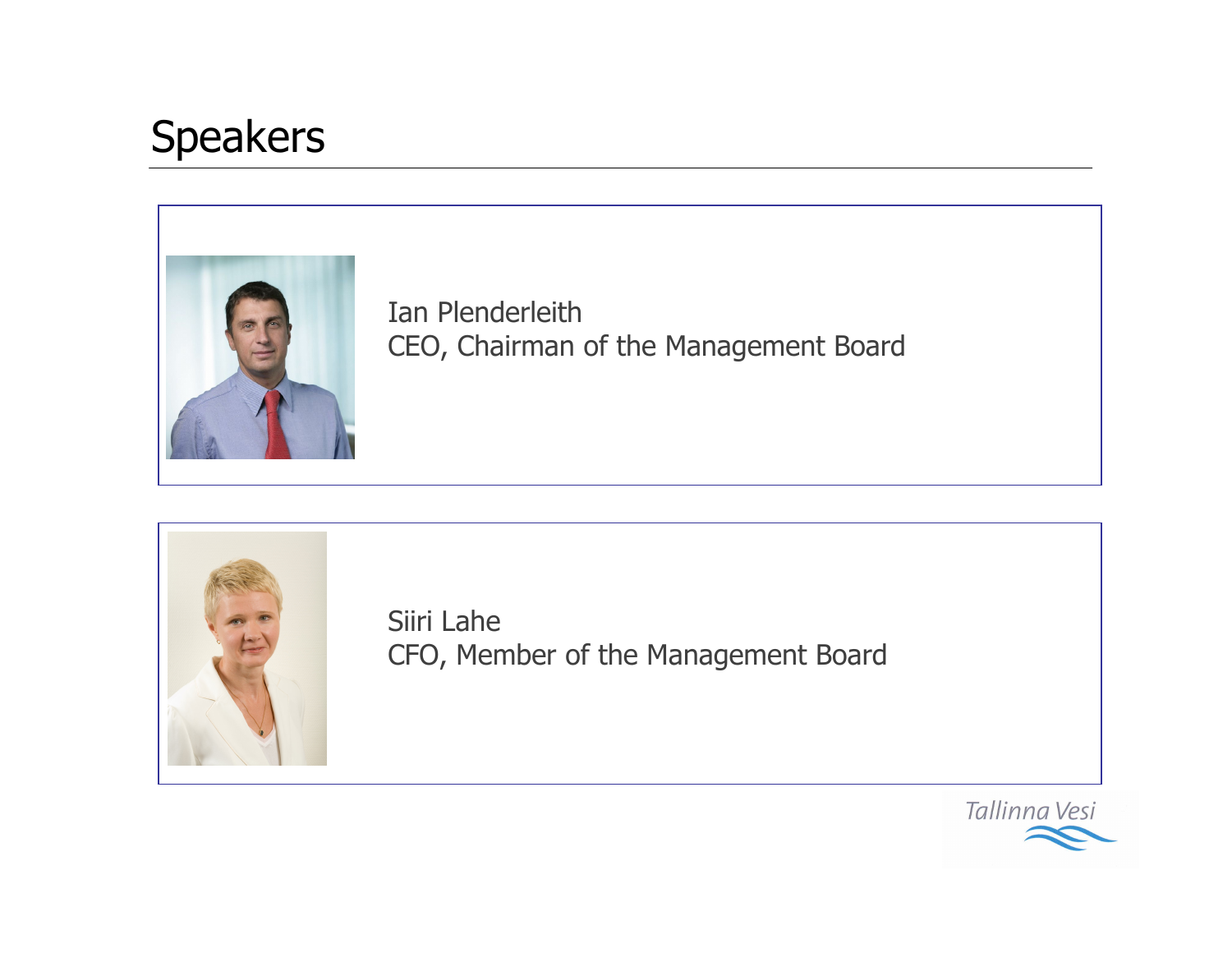#### Highlights - 2008 Financial Year

**Good Operational Performance** 

All LoS requirements fulfilled

Sales from main operating activity increased by 10.3%

Sales growth in surrounding areas 41%

Underlying profit before tax increased by 13%

Agreed new 37.5m loan facility with Nordea bank

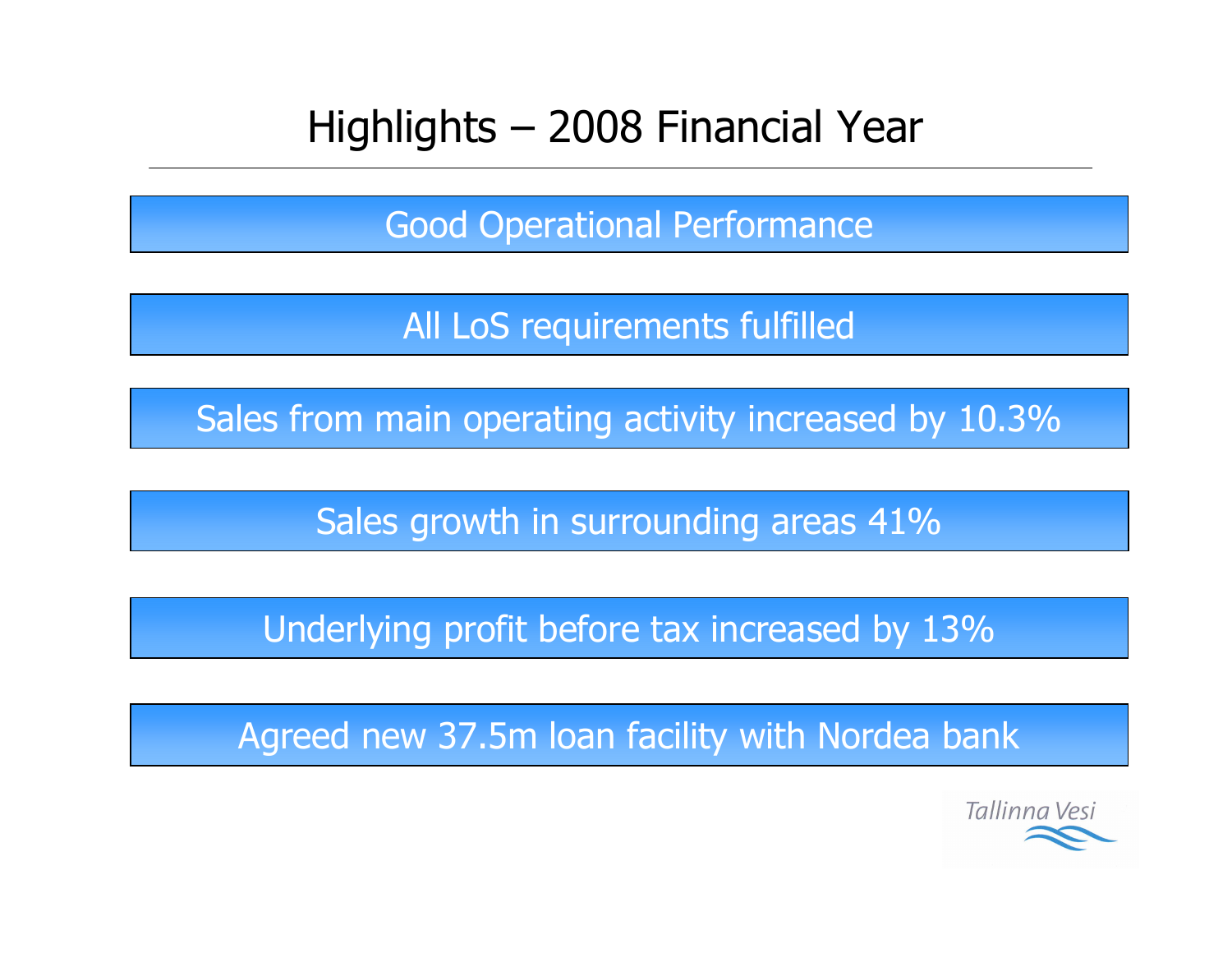### Financial Highlights in 12 mths 2008 compared to 2007

|                                                                                  |       | 12 months 12 months |                 |               |  |  |  |  |  |
|----------------------------------------------------------------------------------|-------|---------------------|-----------------|---------------|--|--|--|--|--|
| mln EEK                                                                          | 2008  | 2007                | <b>Increase</b> | <b>Change</b> |  |  |  |  |  |
| <b>Sales</b>                                                                     | 719.9 | 648.3               | 71,6            | $11,0\%$      |  |  |  |  |  |
| Main operating activities                                                        | 719.9 | 648.3               | 71.6            | 11,0%         |  |  |  |  |  |
| Other operating activities - reclassified as explained in Note 1 to the accounts |       |                     |                 |               |  |  |  |  |  |
| Net profit                                                                       | 296,0 | 277,8               | 18,1            | 6,5%          |  |  |  |  |  |
| <b>Underlying Net profit</b>                                                     | 296,0 | 264,5               | 31.4            | 11.9%         |  |  |  |  |  |

| Accounting before changing the accounting policy: | 9 months  | Year ended 31<br><b>December</b> |            |              |
|---------------------------------------------------|-----------|----------------------------------|------------|--------------|
|                                                   | 2008      | 2007                             | 2007       |              |
| Revenues from other operating activities          | 133 193   | 67798                            | 172 437    |              |
| Costs of goods sold (other operating activities)  | $-119440$ | $-58867$                         | $-158$ 187 |              |
| Accounting after changing the accounting policy:  |           |                                  |            | Tallinna Ves |
| Other income / expenses (-) from constructions    | 13 753    | 8931                             | 14 250     |              |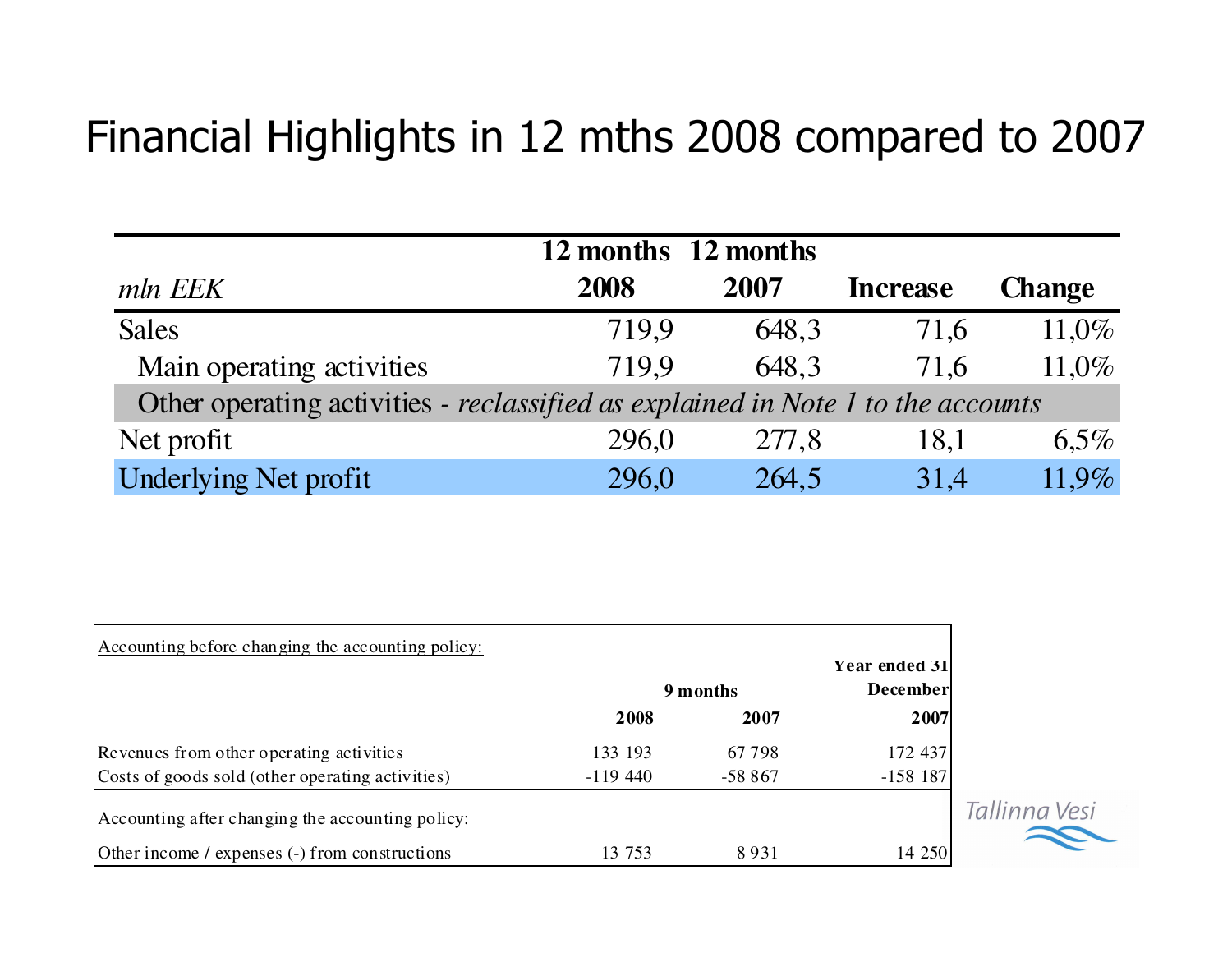#### Water and Wastewater and other revenues

#### **Revenues**

| million EEK                   | 12 M 2008           | 12 M 2007 | Ch. EEK       | <b>Ch. %</b> |
|-------------------------------|---------------------|-----------|---------------|--------------|
| <b>Domestic</b>               | 346,8               | 319,0     | 27,9          | 8,7%         |
| Commercial, in area only      | 271,2               | 252,7     | 18,6          | 7,4%         |
| Commercial, outside area only | 26,4                | 17,7      | 8,7           | 49,4%        |
| Overpollution                 | 13,8                | 10,3      | 3,5           | 34,1%        |
| Water and wastewater total    | 658,3               | 599,6     | 58,7          | 9,8%         |
| <b>Volumes</b>                |                     |           |               |              |
| million m3                    | 12 M 2008 12 M 2007 |           | <b>Ch. M3</b> | <b>Ch. %</b> |
| Domestic                      | 28,5                | 29,3      | $-0,8$        | $-2,7%$      |
| Commercial, in area only      | 9,6                 | 10,0      | $-0,4$        | $-4,1%$      |
| Commercial, outside area only | 3,8                 | 2,5       | 1,3           | 53,9%        |
| Water and wastewater total    | 41,9                | 41,8      | 0,1           | 0,3%         |

> Other main business revenues 61.6 mln EEK, by 12.9 mln EEK or 26.5% higher y-o-y

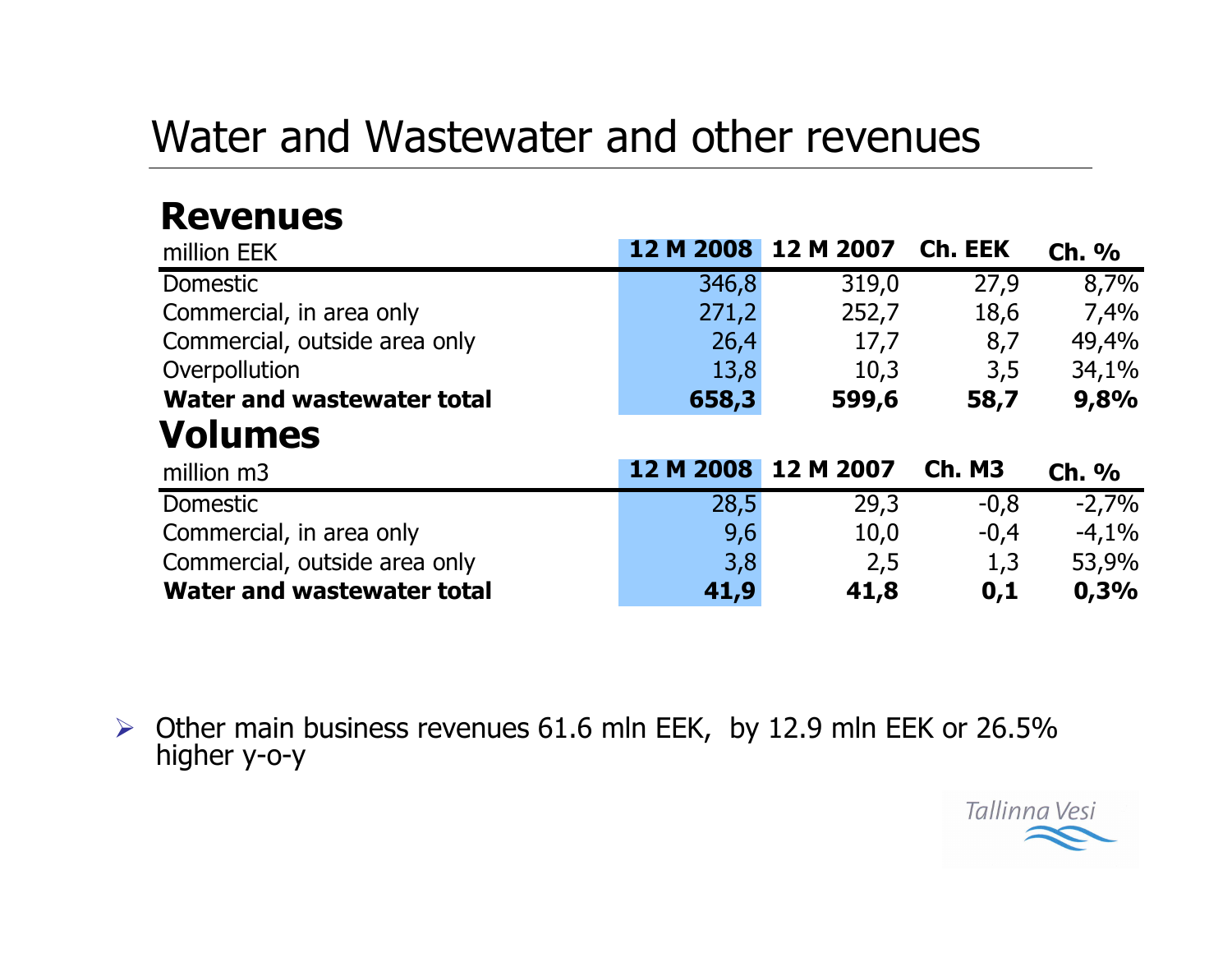# Costs: 12 mths 2008 compared to 12 mths 2007

#### Inflationary increases partially balanced by out-performance

- $\triangleright$  COGS main operating activities by 25.9% or 56.1 mln EEK higher y-o-y
- Underlying  $COGS -$  main operating activities by 18.6% or 42.8 mln EEK higher y-o-y  $\blacktriangleright$ In 2007 Environmental taxes 13.3 mln EEK lower due to provision write-back
- $\triangleright$  Marketing costs 1.2 mln EEK lower
- $\triangleright$  Administration costs 2.3 mln EEK lower

Across all above categories the impact from the following indexes:

- $\checkmark$  CPI increase in 2007 6.6%, 2008 10.4%
- $\checkmark$  Salaries index increase in 2007 20.4%, forecast for 2008 15%
- $\checkmark$  Construction price index increase in 2007 12.7%, 2008 3.4%
- $\triangleright$  Other revenues 8.9 mln EEK higher
- Financial costs 1.0 mln FFK lower  $\blacktriangleright$

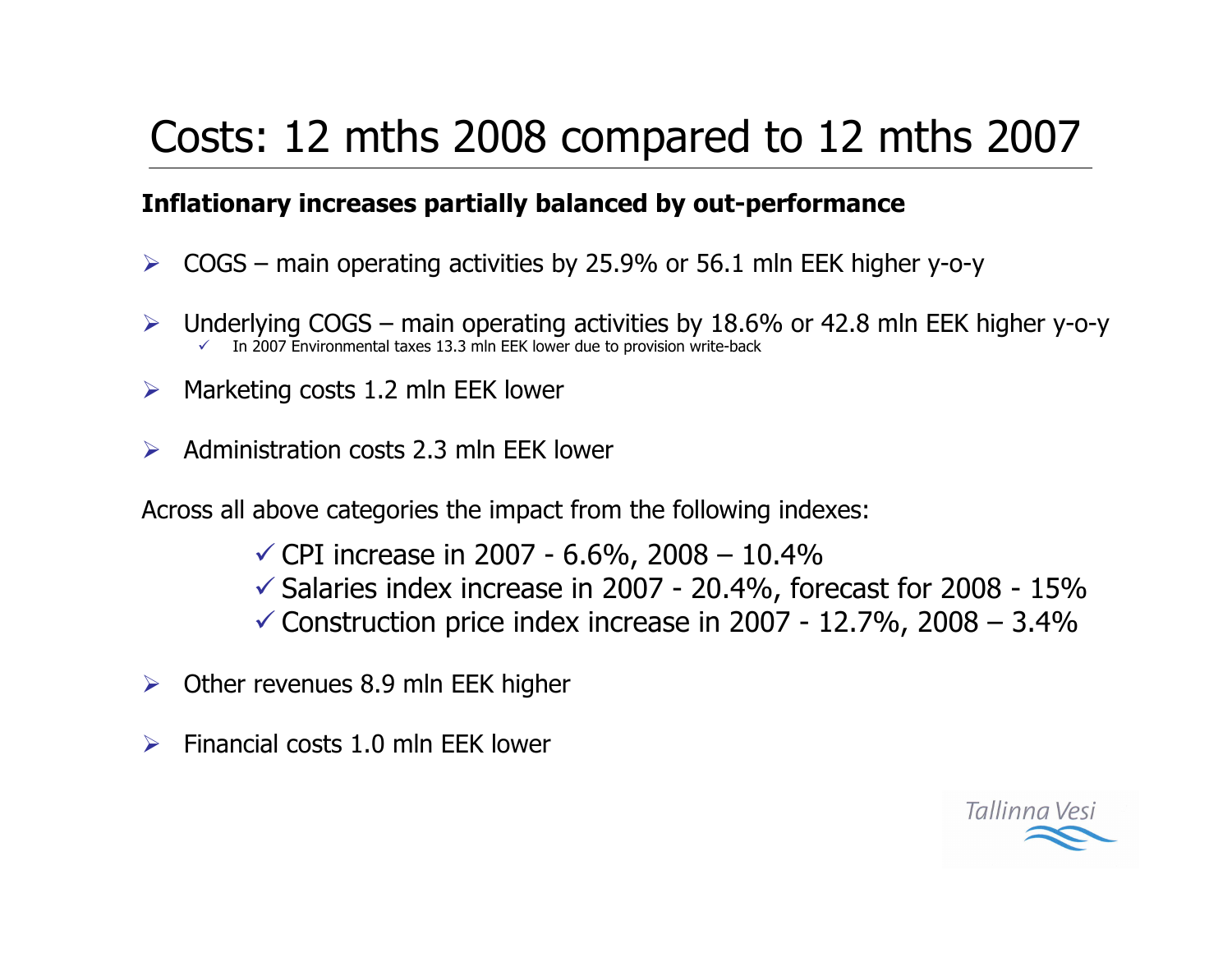## Reported: Profitability of Operations



- $\blacktriangleright$  $\triangleright$  Underlying operating profit 405.4 mln EEK in 12mo08, 11.3% increase y-o-y
- $\blacktriangleright$ > Underlying profit before taxes 362.2 mln EEK in 12mo08, 13.2% increase y-o-y

Tallinna Vesi

 $\blacktriangleright$  $\triangleright$  Underlying net profit 296.0 mln EEK in 12mo08, 11.9% increase y-o-y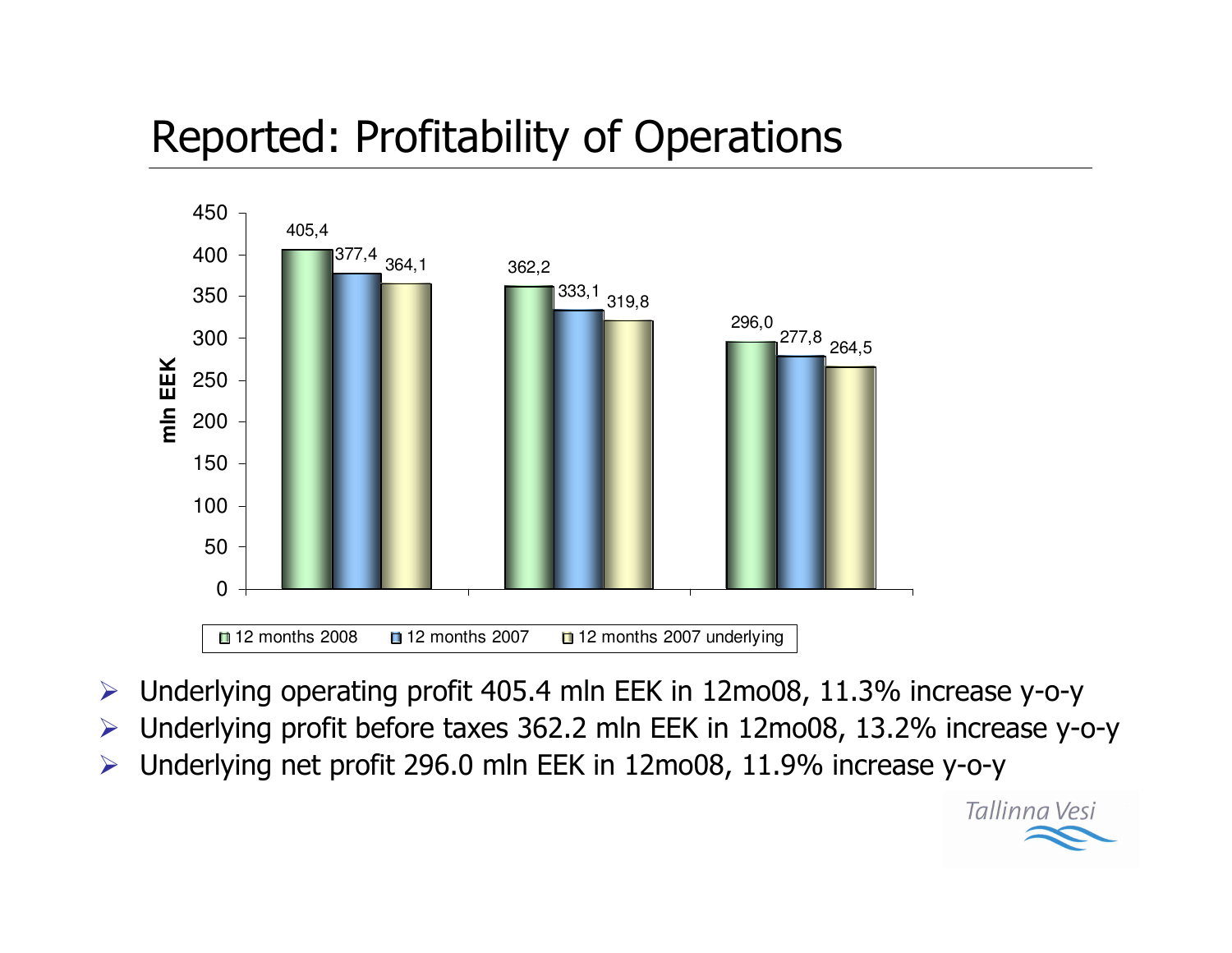#### **Cash Position**